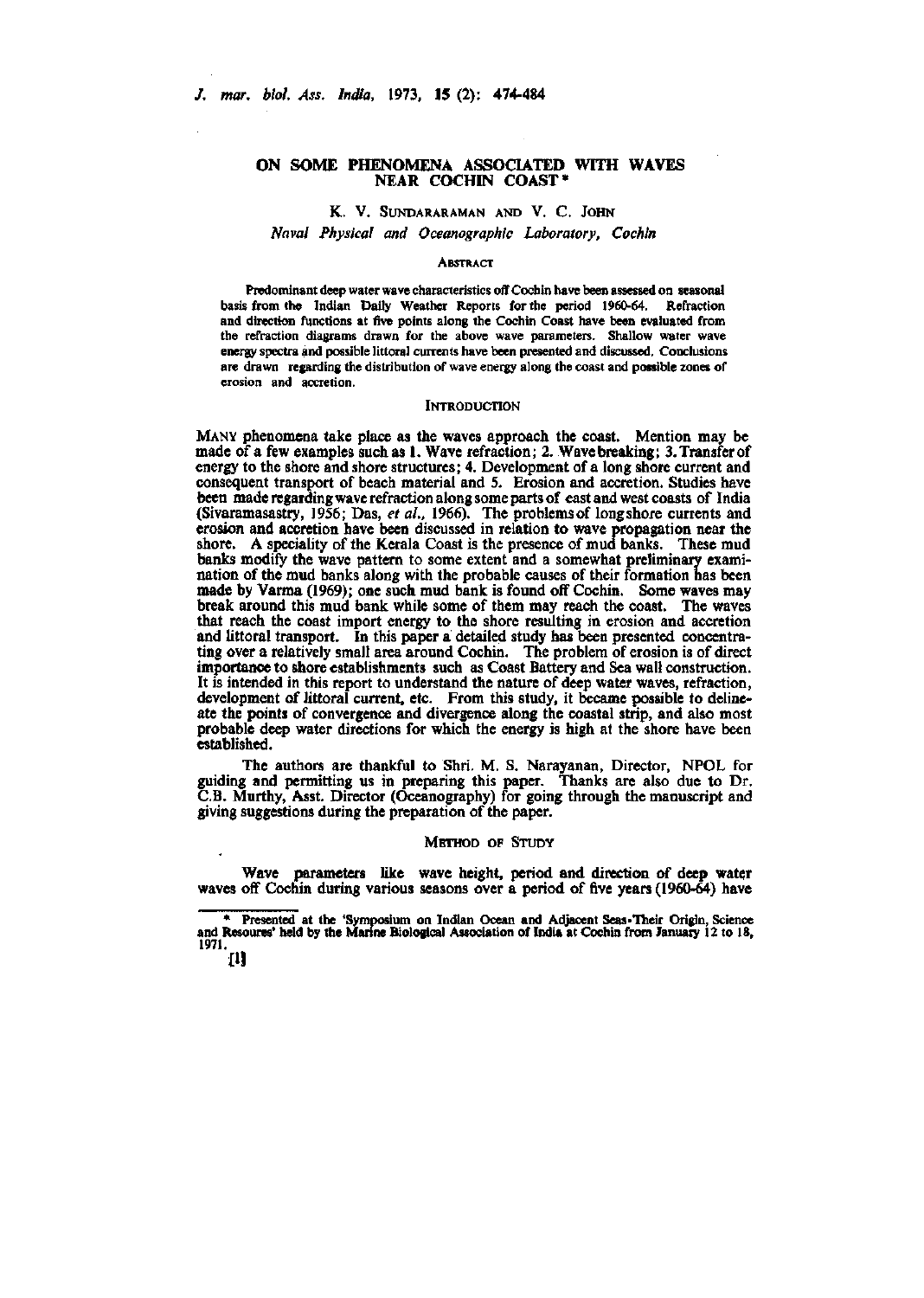been obtained from Daily weather reports of India meteorological department. Frequency analysis (Fig. 1) and wave *meigy* spectra (Fig. 2) for deep water waves were worked out for different seasons namely March-April, May-September, October and November-February from the collected data. The a clssification of the seasons is based on the investigations made by Vijayarajan *et al.,* (1970). From the period,



Fig. 1. Seasonal distribution of deep water wave direction off Cochin (1960-64).

direction frequency and energy distribution selection has been made regarding most probable prevailing directions and periods. Using the latest bathymetric chart around Cochin (No. 2004) wave refraction diagrams have been drawn for selected periods and directions following the method of Arthur *et al.* (1948) at few selected points along Cochin Coast. The selected periods and directions are 4,5,6 and 7 sees and 240° to 300° at an interval of 15° respectively. A sample chart showing the refracted rays is shown in Fig. 3. Refraction and direction functions and dirtctions at the coast (Pierson, W.J. Jr. *et al.,* 1955) have been evaluated at the selected points along the coast from the refraction diagram. The equation used for the evaluation of refraction function at any point is given by

$$
R = [K(f, \theta)]^{2} = \frac{b_{d}}{b_{d}} + \frac{4\pi d}{L} \frac{1}{\sinh \frac{4\pi d}{L} \left(\frac{\epsilon}{c}\right)}
$$

where L is the wave length, *d* is the depth at the point of interest, *Cd* and C are the wave velocities in deep water and at depth of interest respectively.

Direction function ( $\theta$  ( $f, \theta$ ) is expressed in terms of the angle between a line perpendicular to the depth contour at the point of interest and the line of approach of wave.

Distribution of refraction function and final direction are presented in Fig. 4. Wave heights at the points of interest were calculated using the refraction function and deepwater wave height. Energy spectra (Pierson W.J.Jr. *et al.,* 1955) was drawn frem the wave height and the corresponding wave period at the shore. A qualitative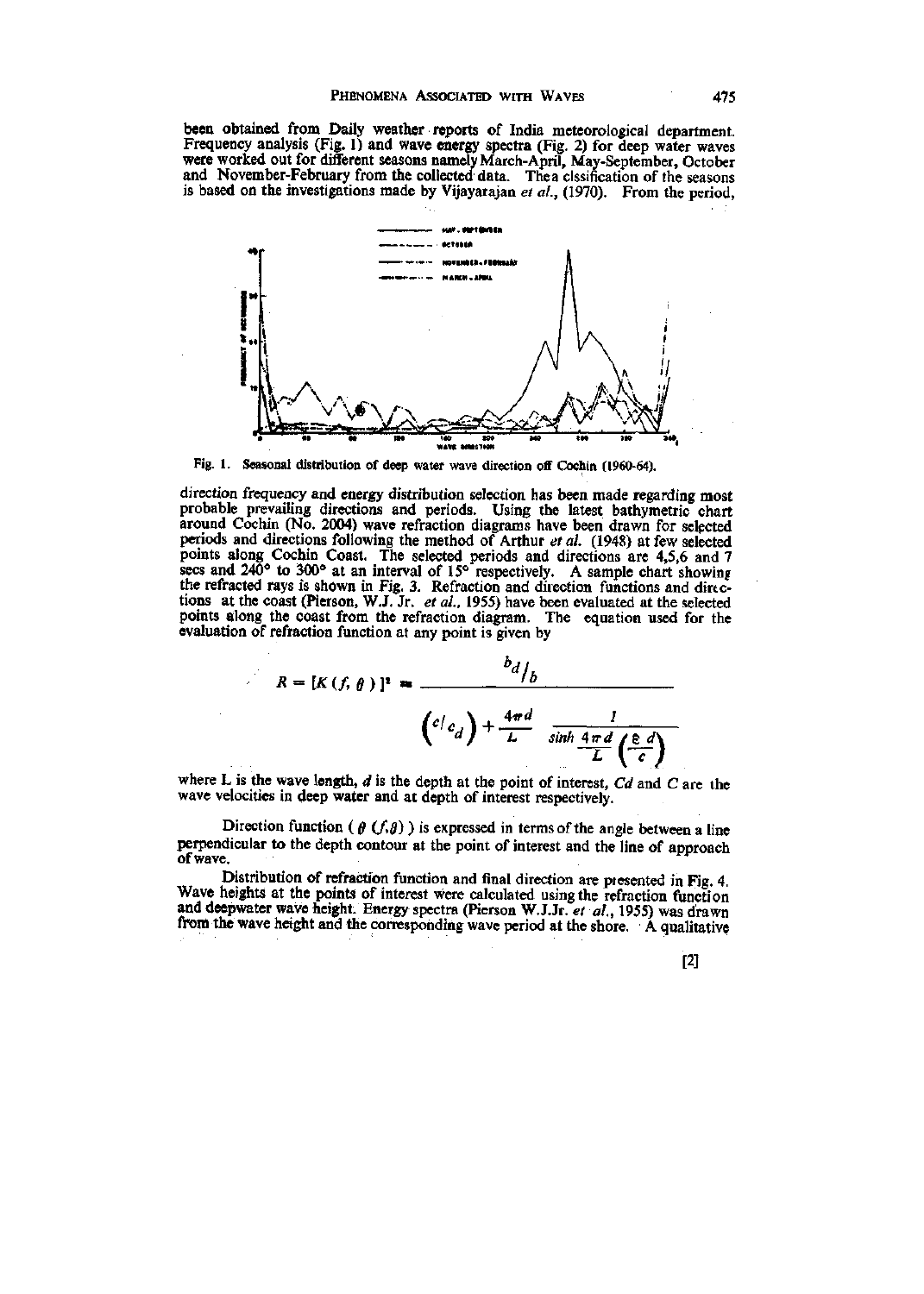assessment of the longshore currents based on the refraction and direction functions and shallow water/wave energy has been attempted.

### DISCUSSION OF RESULTS

# *A. Frequency and spectral analysis of deepwater waves:*

Frequency analysis of the direction of deepwater waves off Cochin during various seasons (Fig.l) indicates that waves are very prominent within 240°-300"» especially during May/September. Direction of waves during November-February is evenly distributed with a high frequency of occurrence in  $260-120$  through  $000^{\circ}$ . However, waves within 360°-120°. move away from the coast and hence do not have any significant contribution to the generation of longshore currents. Directions 300°-360° were not considered because of the plotting errors involved.



**Fig. 2. Deep water energy spectrum for the period 1960-64: a March-April; b. May - September; c. October; and d. November -February.** 

The frequency associated with maximum energy in the deepwater is 0.08 (Fig.2) during May-September and it shifts to higher frequency side *i.e.,* 0.10 during October to February. The peak in the energy curve becomes flat during March-April indicating that the energy is uniformly distributed over a wide band of frequencies namely from 0.1 to 0.14 corresponding to 10 and 7 seconds respectively (Fig. 3 a - d). During the southwest monsoon energy associated with long period waves is high and hence their height may become such that they break before reaching [3]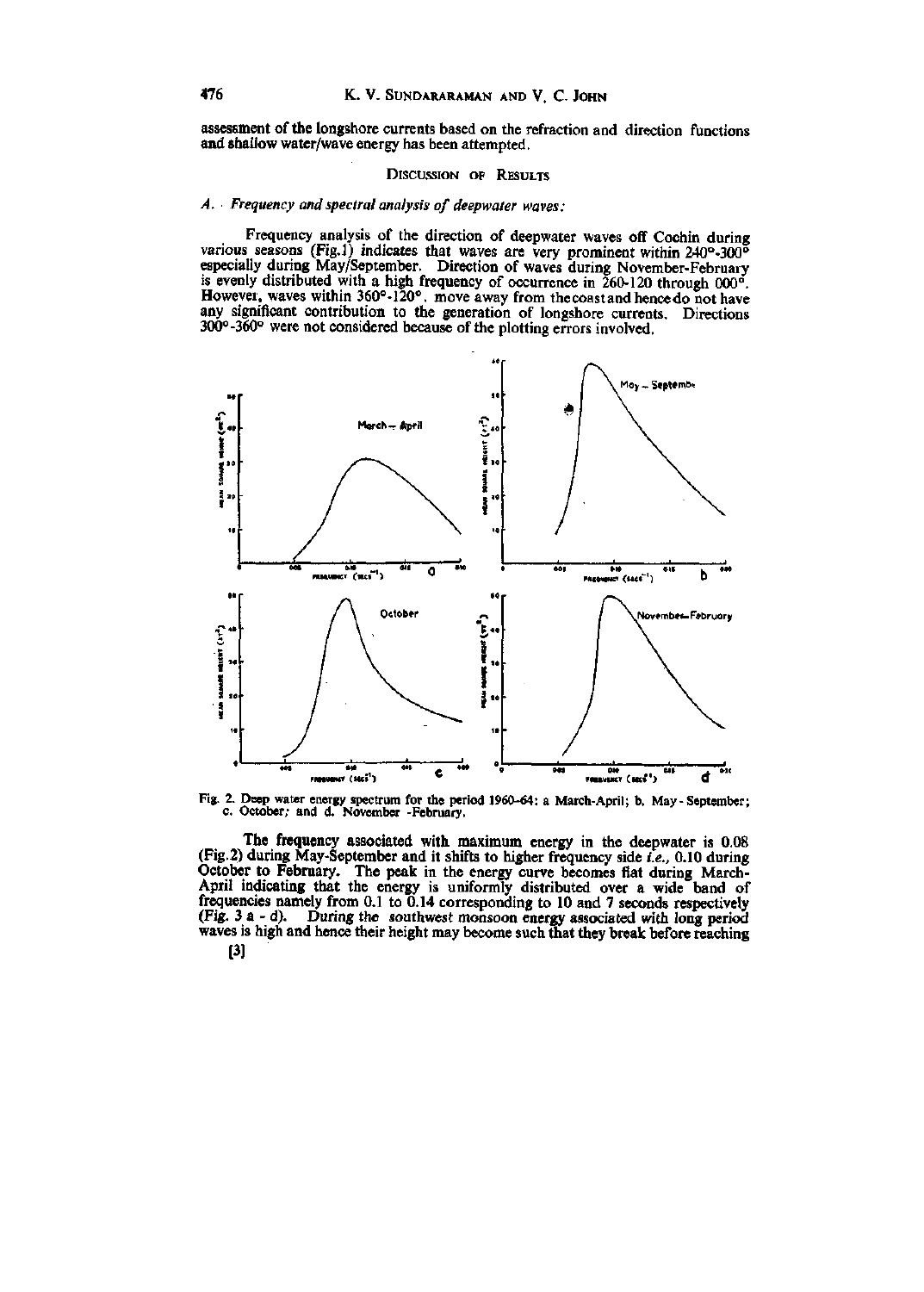the coast. But, it is seen, however, from the shallow water energy that 10 seconds period waves reach one fathom line without breaking.

### *B. Refraction and Direction functions :*

A sample chart of refraction diagram is shown in Fig. 3. Distribution of refraction function and final wave directions at the shore in polar diagrams is shown in Fig. 4 for all stations at 1 fathom contour. It can be seen from the graphs that the refraction function is much higher for waves of periods 6 and 7 seconds at stations B, C and D, for directions from 240° to 285° while at stations A and E the function is one or less than one except for direction 255° at station A and 240° and 270" at station E.



**Fig. 3. Refraction diagram for the period 5 Sees and deep water wave direction 300° N.** 

Direction of the waves at the coast changes from 236° to 270° corresponding to deepwater directions of 240° to 300° respectively. Waves in the direction 240° in deepwater do not change considerably in direction after reaching the shore. Waves between 270° to 300° change their directions to about 250° to 270° at the shore.

The distribution of direction function is shown in Table 1, from which it can be seen that the direction function has both  $+ve$  and —ve values. In case of  $+ve$ values, the direction of long shore current is northerly while southerly current is indicated with —ve values of direction function. At station A, the direction function is—ve and high for all deep water directions while at all other stations this function has both  $+ve$  and —ve values for various directions.

From the stidy of the refraction function and direction at the shore together with the direction function at five stations, it may be infered that the changes which are significant from station to station and direction to direction for waves of periods 6 and 7 seconds may be attributed to the shoaling effect of the mud bank off Cochin. It is noteworthy that the refraction function abruptly reduces at all stations for •wave direction 300°.

[4]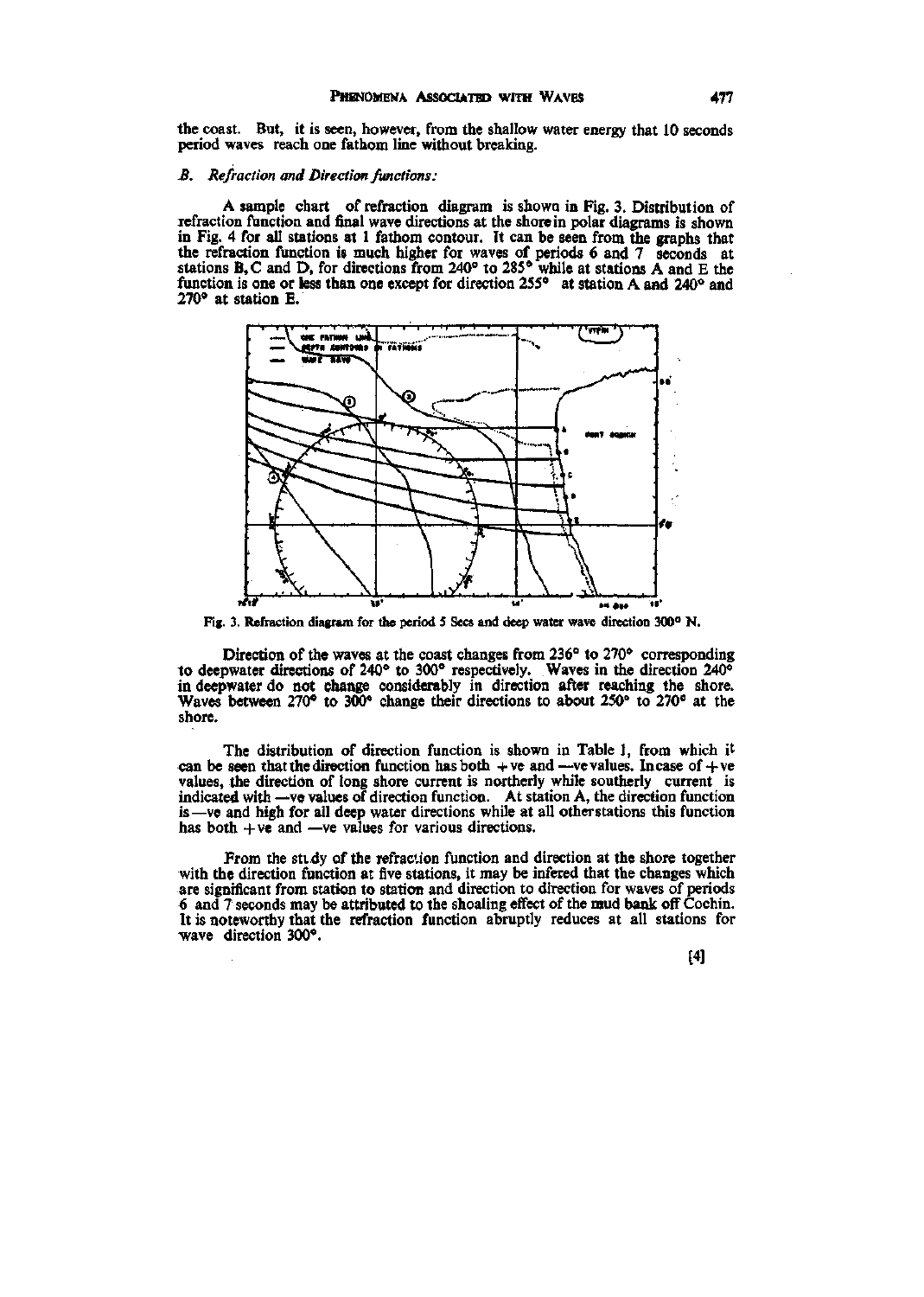

Fig. 4-a and b: Stations A and B.

 $478$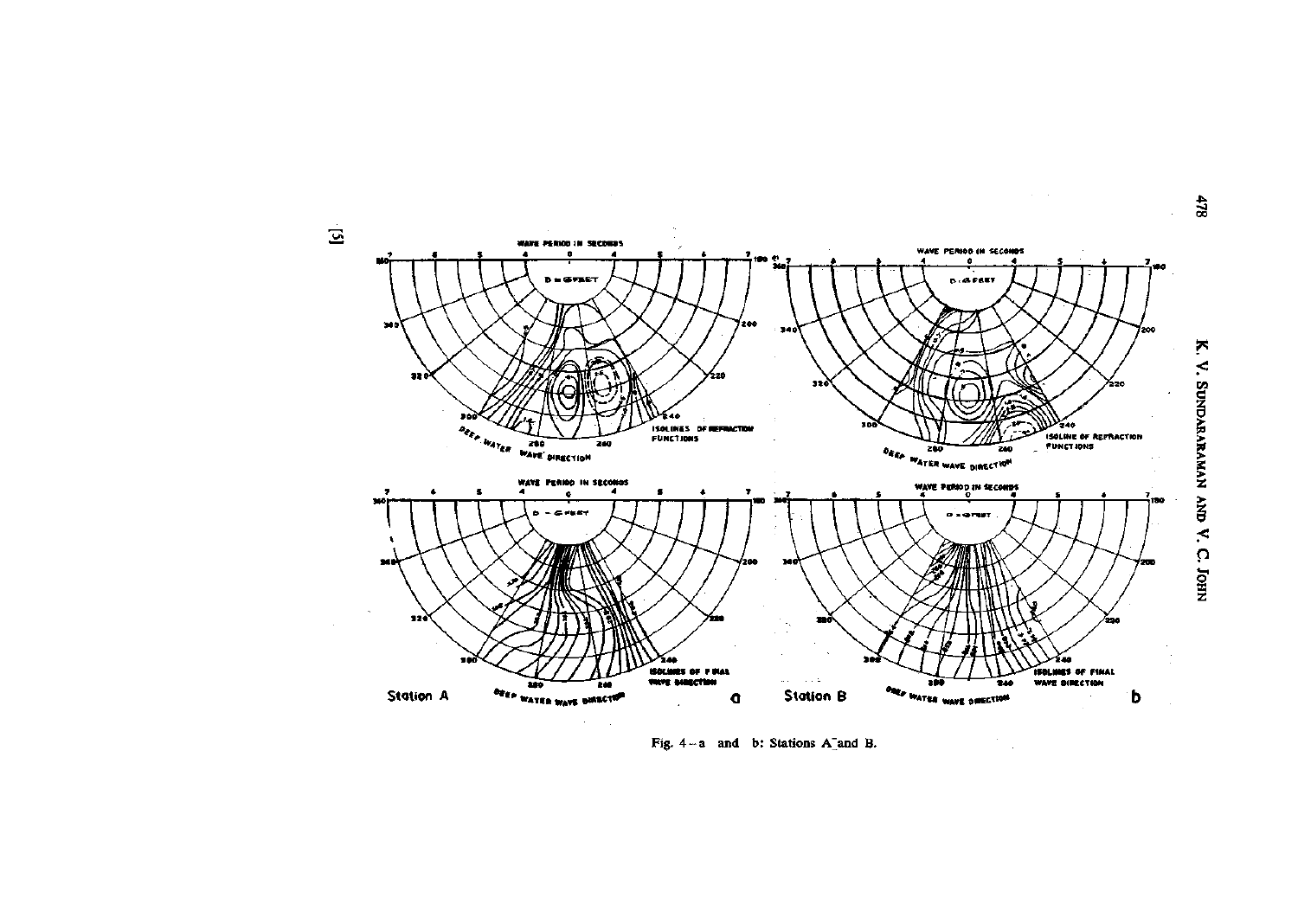

Fig. 4 - c and d: Stations C and D.

PHENOMENA ASSOCIATED WITH WAVES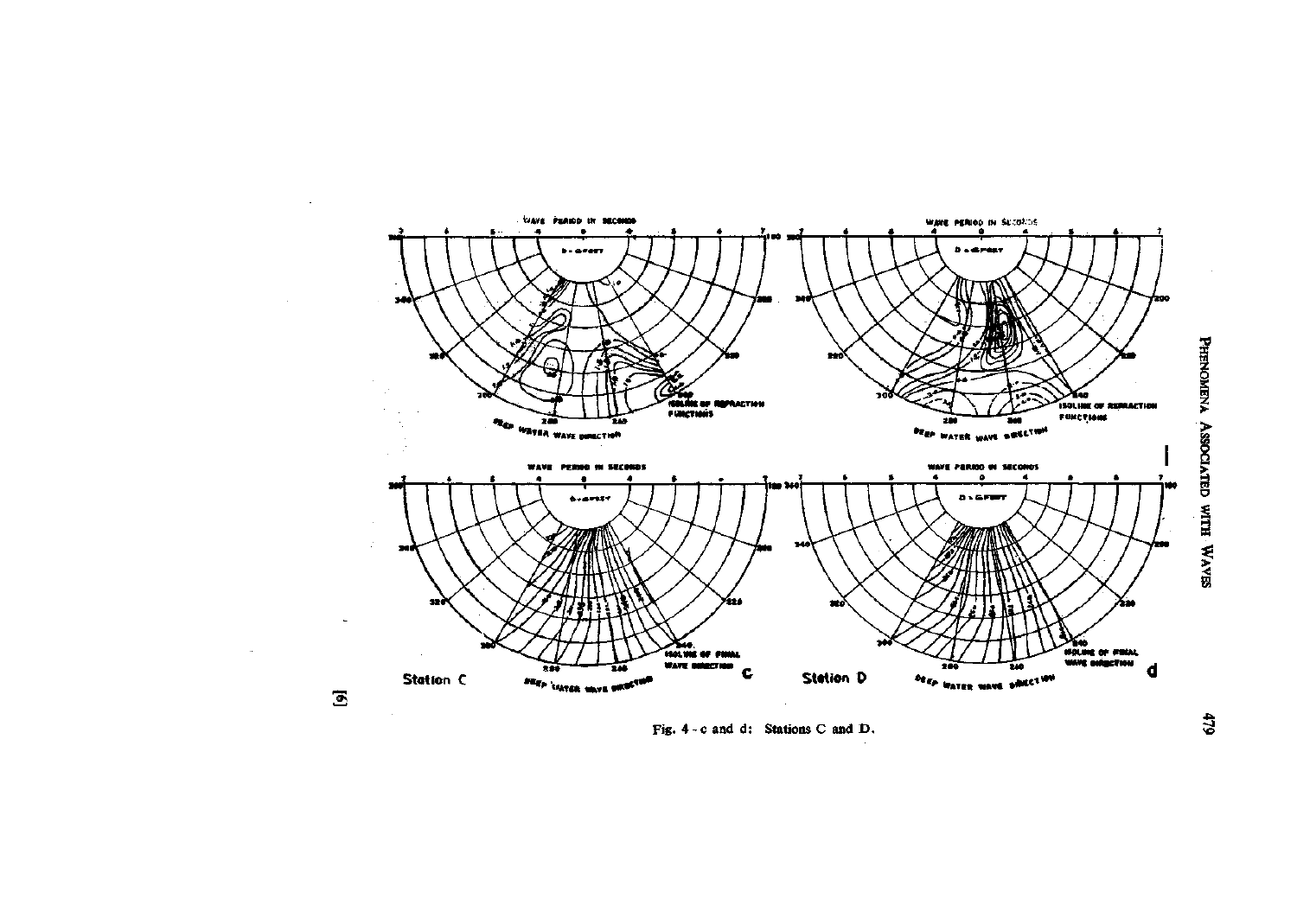## C. Shallow water energy and direction:

Energy distribution (Fig. 5) for four seasons shows that in general the energy of the shallow water waves is less than that of corresponding deepwater waves. During May to September the energy is high for waves, having a deepwater wave direction 270°. For waves of frequency 0.18 maximum energy is found for direction 240° in deep water.





Fig. 4 e. Station E.

But, for deepwater direction 270° and 300° the maximum energy is found at frequency 0.12 corresponding to a shallow water direction 249°. During October, maximum energy is associated with waves of frequency 0.16 for deep water direction 270°. The maximum energy has been found with waves of frequency 0.16 and deep water direction 240° during November-April with 236° as the shallow water direction.

From these it may be mentioned that the energy is maximum with waves of frequency 0.16 for all seasons except May-September. The distribution of energy in shallow water clearly indicates that during the southwest monsoon, the maximum energy is due to long period waves having large heights without breaking at the 1 fathom contour. When such high energy waves impinge the coast, they give rise to severe erosion.

 $[7]$ 

 $\bar{z}$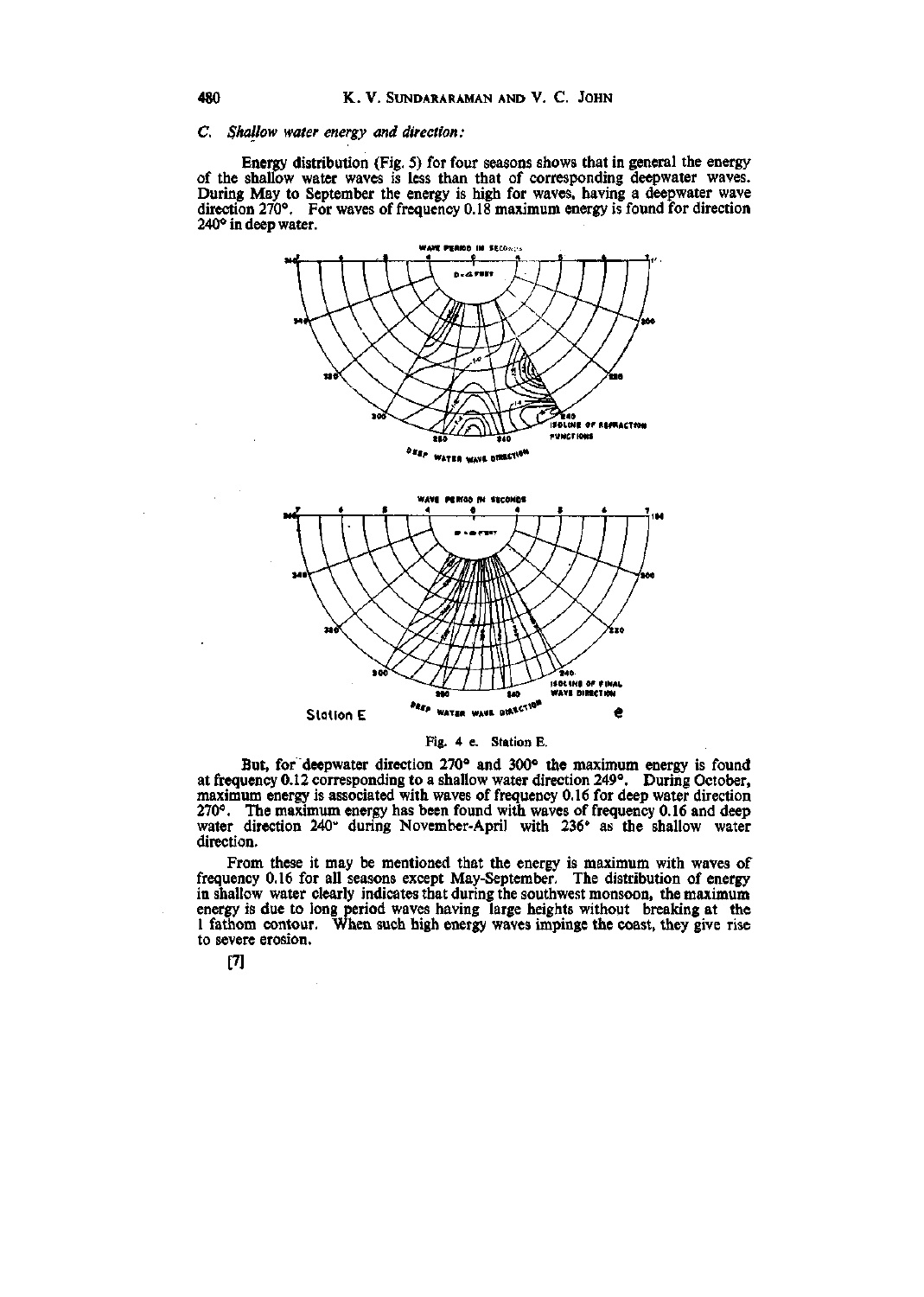

РНЕМОМЕНА АSSOCIATED WITH WAVES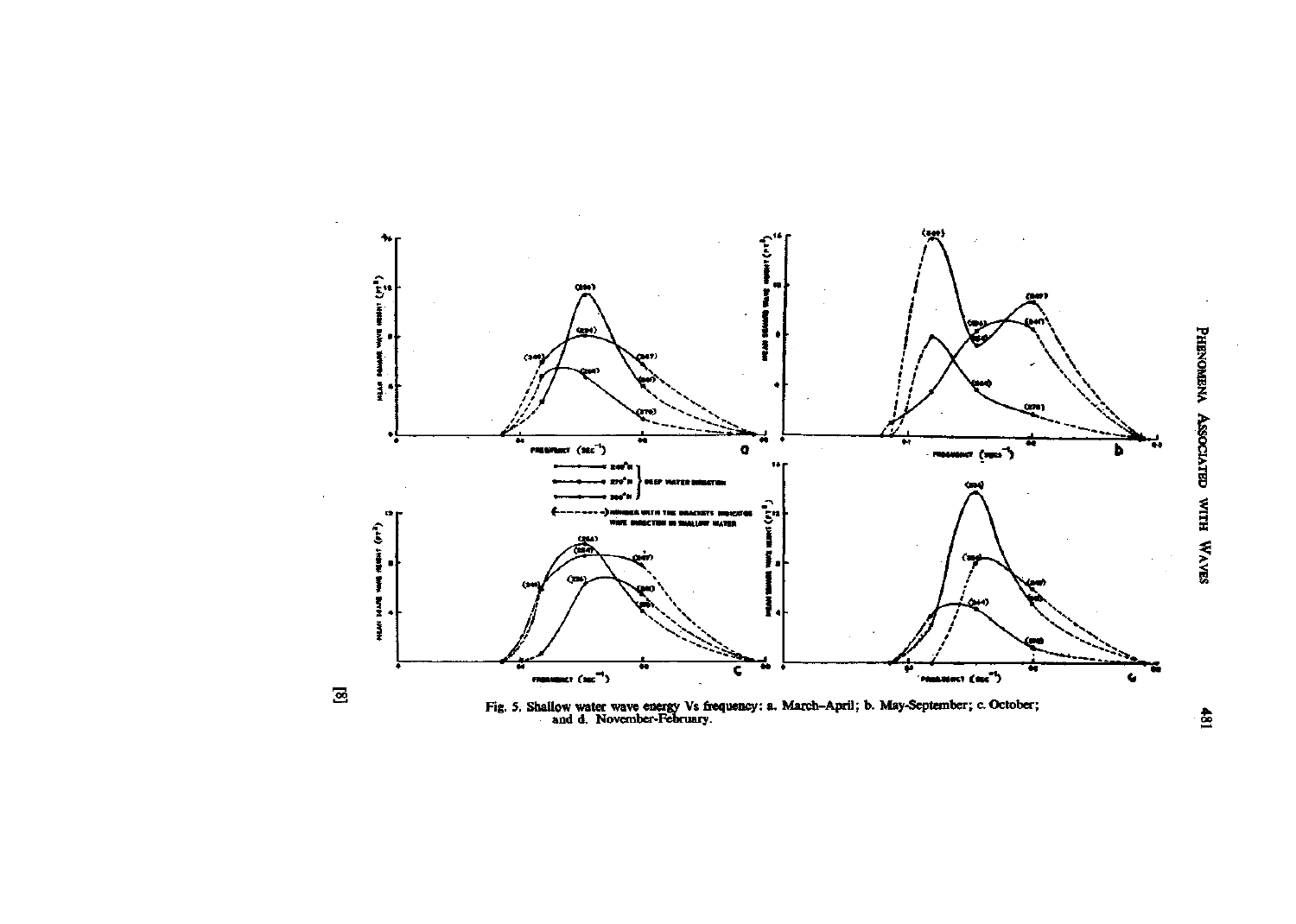# *D. Littoral Currents:*

Directions of littoral currents were obtained from the direction functions at five stations along Cochin Coast for different deepwater directions (Fig. 6). From the figure it can be seen that the littoral currents due to waves having deepwater directions 240° to 285° are convergent between A and B indicating that accertion takes place at this place. For deep water directions 270° and 285°, which are prominent during May to Sept,, erosion takes place between D and E, and C and E respectively. Again the refraction functions are very high around D for 7 seconds in these two directions. From these it can be seen that waves of period 7 seconds and directions around 270° to 285° cause severe erosion around D during May to September. Finally for direction 300° , the direction of littoral current is southerly.

|                | <b>Station</b><br>Number | <b>Direction</b><br>period | 240°  | $255^\circ$ | 270°  | $285^\circ$ | $300^\circ$ |  |
|----------------|--------------------------|----------------------------|-------|-------------|-------|-------------|-------------|--|
|                |                          | 4                          | $-54$ | $-56$       | $-51$ | $-65$       | $-80$       |  |
|                |                          | 5                          | $-56$ | $-59$       | $-49$ | $-55$       | $-71$       |  |
|                | A                        | 6                          | $-41$ | $-55$       | $-55$ | $-57$       | $-66$       |  |
|                |                          | $-7$                       | $-40$ | $-50$       | $-49$ | -62         | $-64$       |  |
| $\alpha$<br>٠. |                          | 4                          | $+18$ | $+12$       | $-2$  | $-7$        | $-14$       |  |
| ò.             |                          | 5                          | $+17$ | $+11$       | $+5$  | $+4$        | $-6$        |  |
|                | B                        | 6                          | $+21$ | $+10$       | $+6$  | $+2$        | $^{\rm -2}$ |  |
|                |                          | 7                          | $+20$ | $+19$       | $+7$  | $+3$        | $-2$        |  |
|                |                          | 4                          | $+19$ | $+11$       | $-1$  | $-5$        | $-11$       |  |
|                |                          | 5                          | $+24$ | $+10$       | $+3$  | $+1$        | $-8$        |  |
|                | c                        | 6                          | $+24$ | $+16$       | $+4$  | $+2$        | $-5$        |  |
|                |                          | 7                          | $+24$ | $+13$       | $+10$ | $+4$        | $-2$        |  |
|                |                          | 4                          | $+14$ | $+5$        | $-3$  | $-14$       | $-18$       |  |
|                | D                        | 5                          | $+14$ | $+9$        | $+4$  | -6          | -11         |  |
|                |                          | 6                          | $+18$ | $+11$       | $+2$  | -5          | -6          |  |
|                |                          | 7                          | $+14$ | $+8$        | $+2$  | $-6$        | $-4$        |  |
|                |                          | 4                          | $+12$ | $+2$        | $-8$  | -16         | $-15$       |  |
|                |                          | 5                          | $+10$ | $+3$        | $-3$  | $-23$       | -9          |  |
|                | Е                        | 6                          | $+4$  | $+8$ .      | $-1$  | -9          | $-6$        |  |
|                |                          | 7                          | $+13$ | $+4$        | -0    | $-2$        | $-3$        |  |

TABLE 1. *Direction function in terms of Deep Water wave direction and period.* 

From actual observations, it has been found that beach is built up between A and B and is eroded around D. A few measurements have been made regarding littoral current using floats and theodolites at stations A and B and it has been found that the southerly current at A has a velocity of  $11.7 \text{ cm}$  / sec and a northerly current at B has a velocity of 16.5 cm/sec.

# [9]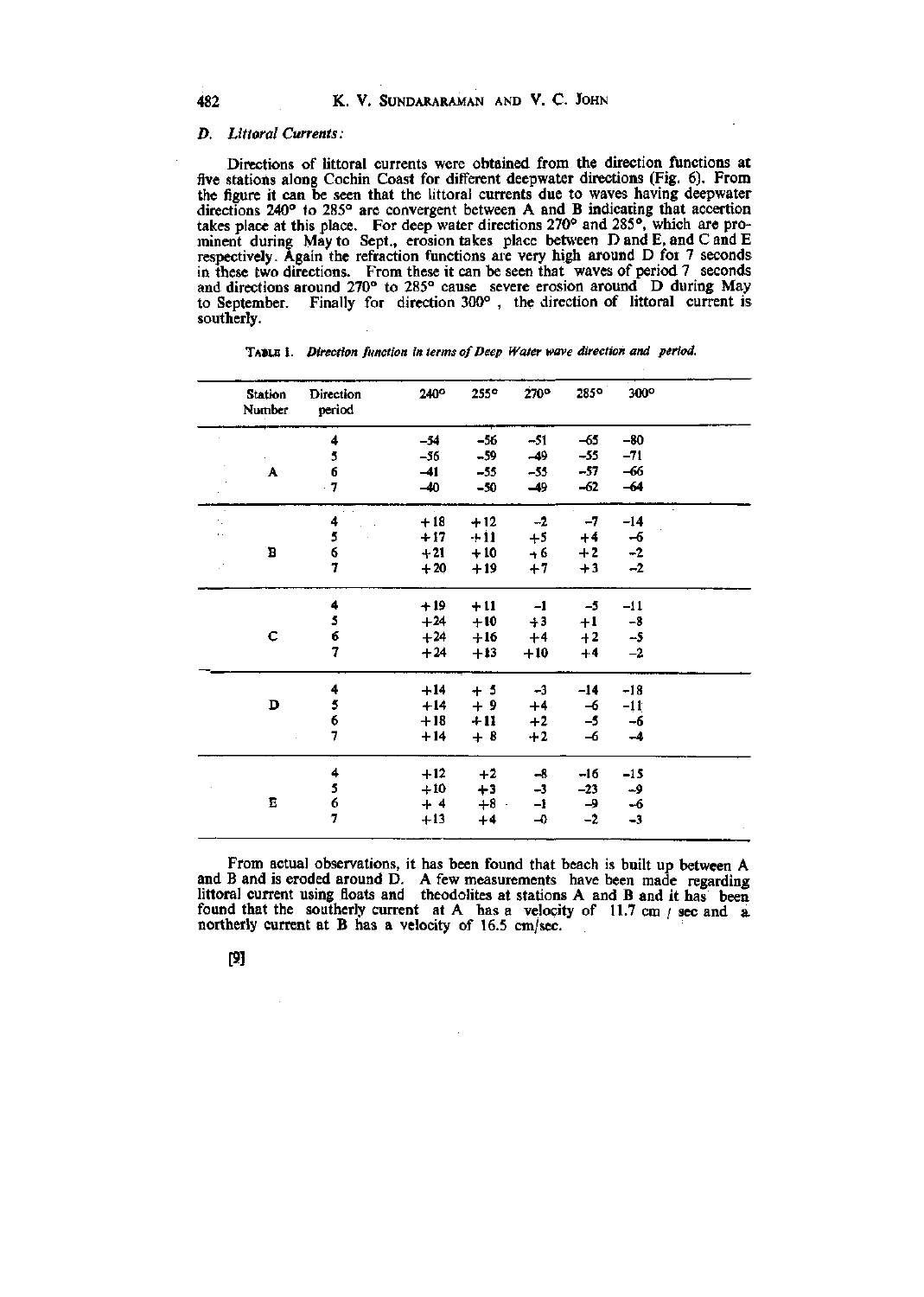

Because of the presence and movement of mud bank, a bathymetric survey of the area off Cochin Coast will help to know the complicated refraction pattern within

Fig. 6. Direction of littoral transport.

 $\ddot{\phantom{a}}$ 

t i

 $\gamma_{\rm eff} = \gamma_{\rm eff}$ 

 $\bar{z}$ 

the area in detail. Also systematic direct observations of littoial transport along with the wave characteristics will help in understanding the phenomena more closely and in suggesting remedies for erosion.

[10]